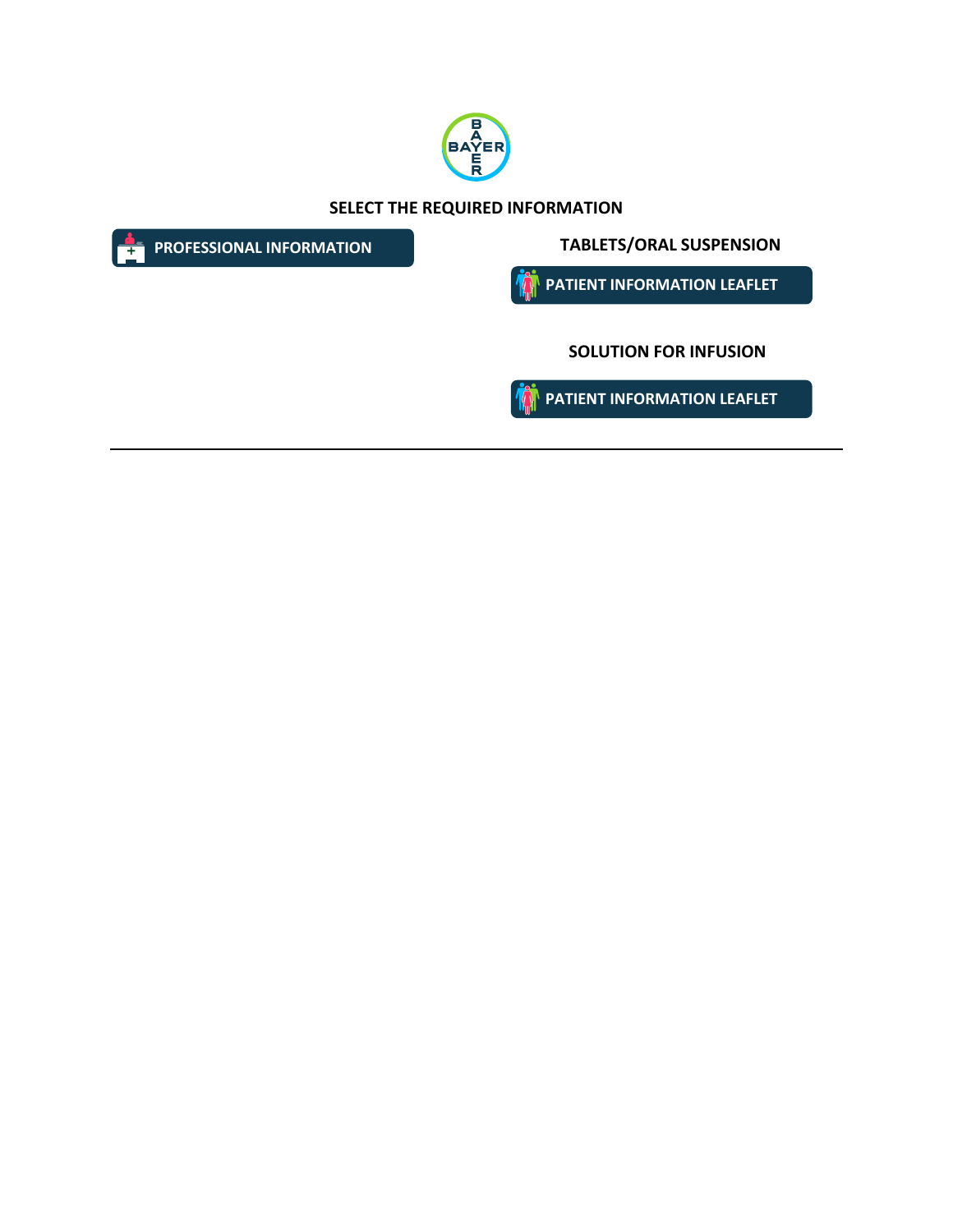# **PATIENT INFORMATION LEAFLET**

### **SCHEDULING STATUS**

# S4

# **CIPROBAY® 250 mg, 500 mg, 750 mg Film-coated Tablets Ciprofloxacin (as hydrochloride) Sugar free**

# **CIPROBAY® SUSPENSION 5 % Granules and Solvent for Oral Suspension Ciprofloxacin (as ciprofloxacin hydrated) Contains sugar (sucrose – 1,4 g per 5 mL)**

### **Read all of this leaflet carefully before you start taking CIPROBAY.**

- Keep this leaflet. You may need to read it again.
- If you have further questions, please ask your doctor or pharmacist.
- CIPROBAY has been prescribed for you personally and you should not share your medicine with other people. It may harm them, even if their symptoms are the same as yours.

#### **What is in this leaflet**

- **1. What CIPROBAY is and what it is used for**
- **2. What you need to know before you take CIPROBAY**
- **3. How to take CIPROBAY**
- **4. Possible side effects**
- **5. How to store CIPROBAY**
- **6. Contents of the pack and other information**

## **1. What CIPROBAY is and what it is used for**

CIPROBAY is an antibiotic belonging to the fluoroquinolone family. The active substance is ciprofloxacin. Ciprofloxacin works by killing bacteria that cause infections. It only works with specific strains of bacteria.

CIPROBAY is used in adults to treat a severe and/or complicated bacterial infections of the lungs, bladder, gut (diarrhoea), bone, or skin and soft tissues where other antimicrobials used for similar infections were considered not to be an appropriate treatment option, have failed, cannot be used, or are not tolerated. It is also used to prevent you getting an infection caused by a bacterium called *Neisseria meningitidis.*

### **2. What you need to know before you take CIPROBAY**

### **Do not take CIPROBAY**

- if you are hypersensitive (allergic) to ciprofloxacin or any of the other ingredients of CIPROBAY (listed in section 6).
- If you have previously experienced side effects with the use of quinolone/fluoroquinolone antibiotics relating to your joints, muscles, ligaments, nerves, central nervous system (brain), epilepsy, or mental health (psychiatric disorder).
- if you are pregnant or breastfeeding your baby.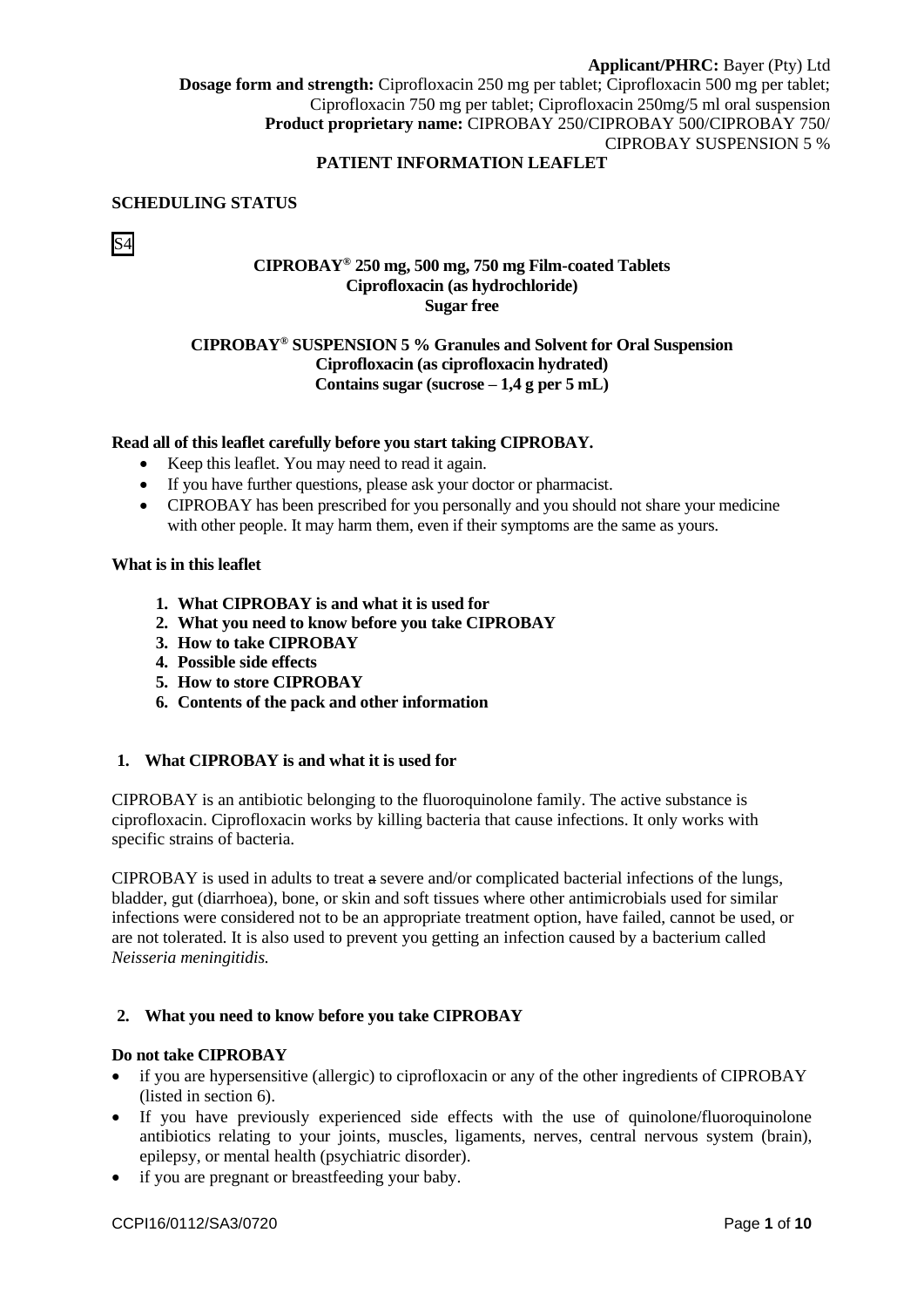**Dosage form and strength:** Ciprofloxacin 250 mg per tablet; Ciprofloxacin 500 mg per tablet; Ciprofloxacin 750 mg per tablet; Ciprofloxacin 250mg/5 ml oral suspension **Product proprietary name:** CIPROBAY 250/CIPROBAY 500/CIPROBAY 750/

### CIPROBAY SUSPENSION 5 %

- if you are taking medicines which contain tizanidine to treat spasticity (tight or rigid muscles).
- If you were born with or have any condition with abnormal heart rhythm whether related to OT time prolongation or not (seen on ECG, electrical recording of the heart)
- If you are taking other medicines that result in abnormal heart rate and/or rhythm tracing (ECG) e.g. prolongation of the "QT time".
- If you have an enlargement or "bulge" of a large blood vessel (aortic aneurysm) or a previous episode of aortic dissection (a tear in the aortic wall) or a family history of aortic aneurysm/dissection or have other risk factors or existing predisposing conditions.
- If you have a damaged mitral and/or aortic heart valve which cannot close properly.
- If you have myasthenia gravis (abnormal muscle fatigue leading to weakness and, in serious cases, paralysis).
- **if you or your child are younger than 18 years.**
- If you are on treatment for high blood pressure with medicines called ACE inhibitors/angiotensinreceptor blockers. Ask your doctor if you are unsure.

### **Warnings and precautions**

Tell your doctor if you:

- have ever had kidney problems as your doctor may need to adjust the dose.
- suffer from epilepsy or other neurological conditions, such as fits.
- have a history of tendon problems during previous treatment with antibiotics such as CIPROBAY (see *Do not take CIPROBAY*).
- have myasthenia gravis (a type of muscle weakness) (see *Do not take CIPROBAY*).
- have heart problems. Caution should be taken when using CIPROBAY, if you are born with or have family history of prolonged QT interval (seen on ECG, electrical recording of the heart), have salt imbalance in the blood (especially low level of potassium or magnesium in the blood), have a very slow heart rhythm rate (called 'bradycardia'), have a weak heart (heart failure), have a history of heart attack (myocardial infarction), you are female or elderly or you are taking other medicines that result in abnormal ECG changes (see *Do not take CIPROBAY* and *Other medicines and CIPROBAY*).
- suffer from depression or other mental health problems.
- have diabetes.
- If you have a damaged mitral and/or aortic heart valve which cannot close properly.
- are currently taking other medicines that can reduce your blood potassium levels.
- have a family history of aortic aneurysm or aortic dissection or other risk factors or predisposing conditions (e.g. connective tissue disorders such as Marfan Syndrome, Vascular Ehlers-Danlos syndrome, Takayasu arteritis, giant cell arteritis, Behcet's disease, high blood pressure or known atherosclerosis (see *Do not take CIPROBAY*).

Tell your doctor immediately, if any of the following occurs while taking CIPROBAY. Your doctor will decide whether treatment with CIPROBAY needs to be stopped.

- Severe, sudden allergic reaction (an anaphylactic reaction/shock, angioedema). Even with the first dose, there is a risk that you may experience a severe allergic reaction with the following symptoms: tightness in the chest, feeling dizzy, sick or faint, or experiencing dizziness when standing up. If this happens, stop taking CIPROBAY and contact your doctor immediately.
- Pain and swelling in the joints and tendons (inflammation of your ligaments) may occur, particularly if you are elderly and are also being treated with corticosteroids. Inflammation and tearing of tendons may occur even within the first 48 hours of treatment or up to several months after stopping CIPROBAY therapy. At the first sign of any pain or inflammation stop taking CIPROBAY and rest the painful area. Avoid any unnecessary exercise, as this might increase the risk of your tendon tearing. The recovery process for your tendons, muscles and joints may take weeks or months and full recovery to what it was before treatment with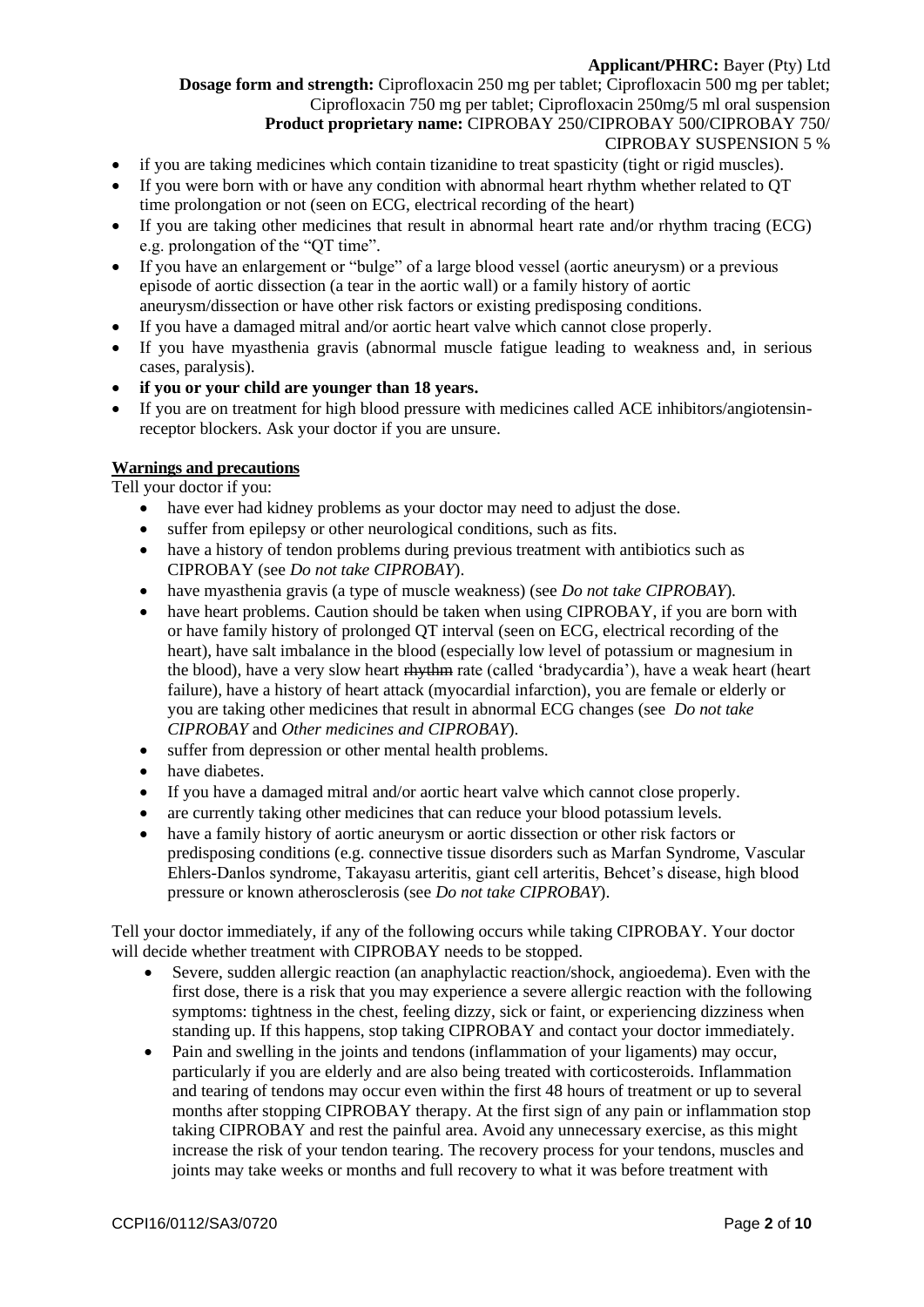CIPROBAY may not occur (see *Do not take CIPROBAY*).

- If you suffer from epilepsy or other neurological conditions such as cerebral ischaemia or stroke, you may experience side effects associated with the central nervous system. If this happens, stop taking CIPROBAY and contact your doctor immediately (see *Do not take CIPROBAY*).
- You may experience mental health problems (psychiatric reactions) the first time you take CIPROBAY. If you suffer from depression or psychosis, your symptoms may become worse under treatment with CIPROBAY. In rare cases, depression or psychosis can progress to thoughts of suicide, suicide attempts, or completed suicide. If this happens, stop taking CIPROBAY and contact your doctor immediately.
- You may experience symptoms of nerve damage (neuropathy) such as pain, burning, tingling, numbness and/or weakness in your limbs. If this happens, stop taking CIPROBAY and contact your doctor immediately. The recovery process for your nerve condition may take weeks or months and full recovery to what it was before your treatment with CIPROBAY may not occur (see *Do not take CIPROBAY*).
- CIPROBAY may cause liver damage. If you notice any symptoms such as loss of appetite, jaundice (yellowing of the skin), dark urine, itching, or tenderness of the stomach, stop taking CIPROBAY and contact your doctor immediately.

If you suffer from diarrhoea while taking CIPROBAY, stop taking CIPROBAY and contact your doctor immediately as this may become life-threatening.

Your skin may become more sensitive to sunlight or ultraviolet (UV) light when taking CIPROBAY. Avoid exposure to strong sunlight, or artificial UV light such as sunbeds.

Tell the doctor or laboratory staff that you are taking CIPROBAY if you have to provide a blood or urine sample.

CIPROBAY may interfere with the interpretation of diagnostic culture tests for tuberculosis.

# **Children and adolescents**

Do not give CIPROBAY to children and adolescents younger than 18 years due to the increased risk of damage to the cartilage of weight bearing joints.

### **Other medicines and CIPROBAY**

Always tell your healthcare professional if you are taking any other medicine. This includes complementary or traditional medicines.

Do not take CIPROBAY together with medicines which contain tizanidine, because this may cause side effects such as low blood pressure and sleepiness (see *Do not take CIPROBAY)*.

If you are on treatment with ACE inhibitors/angiotensin-receptor blockers used to control your blood pressure. Ask your doctor if are not sure.

If you are taking any of the following medicines, please consult your healthcare professional:

- medicines that can affect your heart rhythm: medicines that belong to the group of Class IA and III anti-dysrhythmics, tricyclic antidepressants, some antibiotics (that belong to the group of macrolides), some antipsychotics (used for schizophrenia)
- a class of anti-coagulants (to prevent blood clots) which inhibits Vitamin K (e.g. warfarin)
- methotrexate (for certain types of cancer, psoriasis or rheumatoid arthritis)
- theophylline (for breathing problems)
- clozapine (antipsychotic used for schizophrenia)
- ropinirole (for Parkinson's disease)
- metoclopramide (for nausea and vomiting)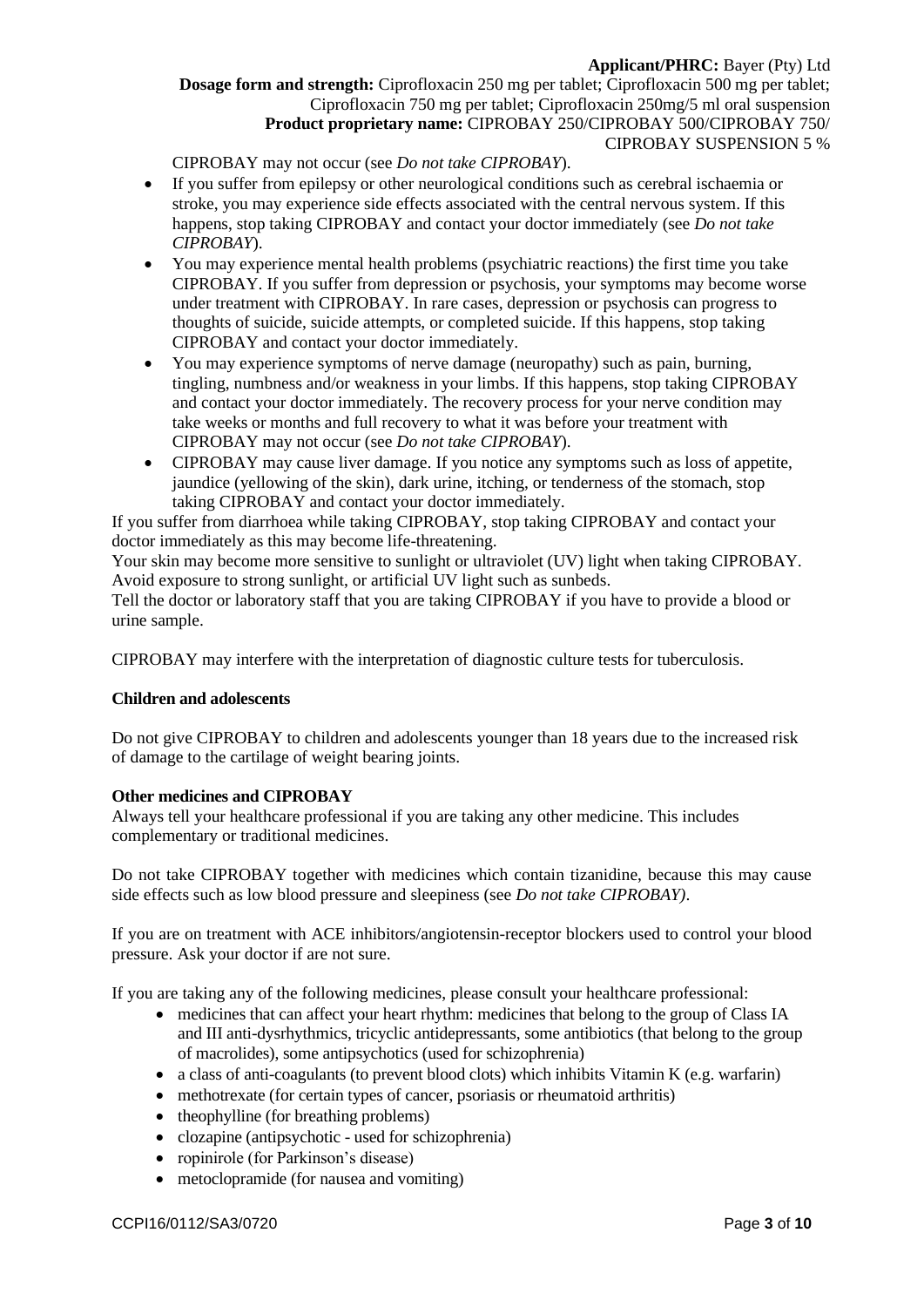**Dosage form and strength:** Ciprofloxacin 250 mg per tablet; Ciprofloxacin 500 mg per tablet; Ciprofloxacin 750 mg per tablet; Ciprofloxacin 250mg/5 ml oral suspension

# **Product proprietary name:** CIPROBAY 250/CIPROBAY 500/CIPROBAY 750/

# CIPROBAY SUSPENSION 5 %

- omeprazole (for heartburn, indigestion or ulcers in the stomach or intestines)
- ciclosporin (for skin conditions, rheumatoid arthritis and in organ transplants)
- a class of oral antidiabetic agents (to lower the blood sugar) mainly sulfonylureas, e.g. glibenclamide, glimepiride (both for diabetes)
- duloxetine (for depression, diabetic nerve damage or incontinence)
- lignocaine (for heart conditions or anaesthetic use)
- sildenafil (e.g. for impotence or high blood pressure)
- nonsteroidal anti-inflammatory medicines (NSAIDs) such as ibuprofen (for pain, fever or inflammation)
- pentoxifylline (for circulation disorders)
- medicines containing caffeine
- phenytoin (for epilepsy)
- ACE inhibitors/angiotensin blockers to control your blood pressure. Ask your doctor if you are not sure.
- medicines which reduce the uptake of CIPROBAY. If these medicines are essential, take CIPROBAY about two hours before or no sooner than four hours after them. They include:
	- sucralfate (used to treat heartburn, indigestion or ulcers in the stomach or intestines)
	- antacids (used to treat indigestion)
	- highly buffered medicines such as didanosine (used to treat HIV)
	- a polymeric phosphate binder such as sevelamer, lanthanum carbonate (to lower the level of phosphates in patients with kidney problems)
	- medicines or dietary supplements containing calcium, magnesium, aluminium or iron

# **CIPROBAY with food and drink**

CIPROBAY can be taken independently of meal times. Do not eat or drink any dairy products (such as milk, yoghurt or cheese) or drinks with added calcium when you take the tablets, as they may affect the absorption of the active substance and CIPROBAY may not work properly.

### **Pregnancy and Breastfeeding**

**You should not use CIPROBAY during pregnancy or when breastfeeding your baby.** It can harm your baby. Tell your doctor if you are pregnant or if you are planning to get pregnant before taking CIPROBAY.

If you are taking CIPROBAY you should not breastfeed your baby. Ciprofloxacin is excreted in your breast milk and may harm your baby.

If you are pregnant or breastfeeding your baby while take this medicine please consult your doctor, pharmacist, or other health care professional for advice.

### **Driving and using machinery**

CIPROBAY may affect your ability to drive and operate machinery. Therefore, make sure you know how you react to CIPROBAY before driving a vehicle or operating machinery. If in doubt, talk to your doctor.

### **CIPROBAY oral suspension contains sucrose**

If you have been told by your doctor that you have an intolerance to some sugars, contact your doctor before you take CIPROBAY oral suspension.

The sucrose in CIPROBAY oral suspension may interfere with your blood sugar control If you have diabetes mellitus.

# **3. How to take CIPROBAY**

CCPI16/0112/SA3/0720 Page **4** of **10**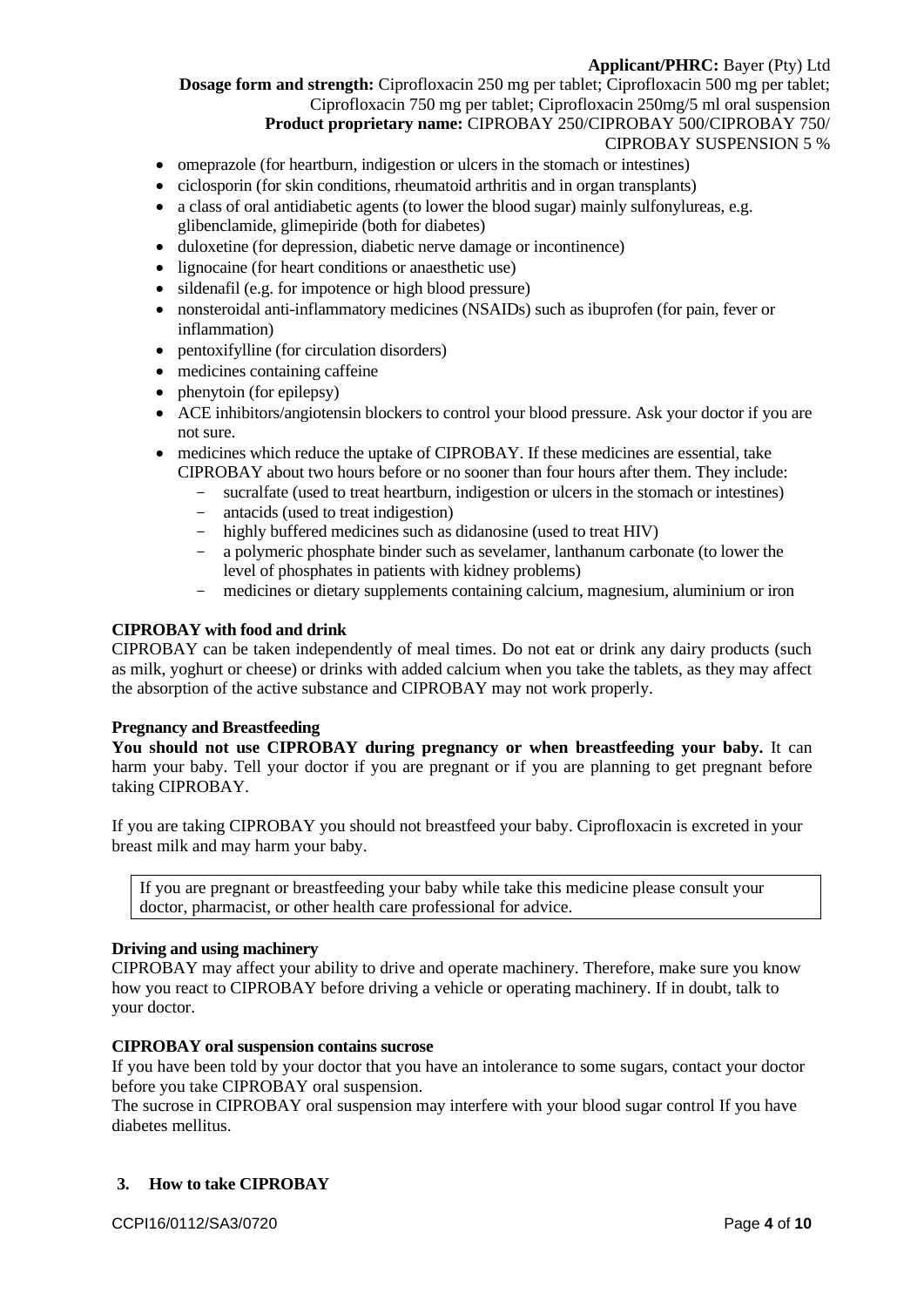Do not share medicines prescribed for you with any other person.

Always take CIPROBAY exactly as your doctor has instructed you. You should check with your doctor or pharmacist if you are unsure. Your doctor will explain to you exactly how much CIPROBAY you will be given as well as how often and for how long. This will depend on the type and severity of infection you have.

The dosage range is 250 - 750 mg twice daily. The usual duration of treatment is less than 10 days. For severe and complicated infections more prolonged therapy may be required. For the prophylaxis of invasive infections of *Neisseria meningitides*, take one single dose of 500 mg.

Do not change the dose prescribed by your doctor.

Tell your doctor if you suffer from kidney problems because your dose may need to be adjusted.

### **CIPROBAY film-coated tablets**

CIPROBAY film-coated tablets should be swallowed whole with plenty of liquid. Do not chew the tablets because they do not taste nice.

#### **CIPROBAY oral suspension**

Always use the graduated measuring spoon to obtain the exact dose:

½ measuring spoonful (approx. 2,5 mL) contains approx. 125 mg ciprofloxacin.

1 measuring spoonful (approx. 5,0 mL) contains approx. 250 mg ciprofloxacin.

Swallow the prescribed amount of suspension as quickly as possible. Do not chew the microcapsules present in the suspension, simply swallow them. A drink of water may be taken afterwards. Replace the cap on the bottle after use. It may be stored at room temperature up to 25 °C. Do not store in the refrigerator. The ready-to-use suspension is stable for 14 days. After treatment has been completed, the container should not be re-used.

### **Shake well each time before use for approx. 15 seconds**.

The graduated measuring spoon with the markings 1/2 is equivalent to 2,6 mL and contains 2,5 mL of final mixed suspension and 1/1 is equivalent to 5,2 mL and contains 5,0 mL of final mixed suspension. The graduated measuring spoon must be used for measuring the required prescribed amount of CIPROBAY suspension.

CIPROBAY film-coated tablets and oral suspension can be taken independent of mealtimes. If CIPROBAY is taken on an empty stomach, the active substance is absorbed more rapidly. Do not take CIPROBAY with dairy products such as milk, yoghurt or mineral fortified drinks. Drink lots of water and avoid urine alkalinisers.

#### **Elderly**

Elderly patients should receive a dose as low as possible depending on the severity of their illness and how well their kidneys are working.

# **If you take more CIPROBAY than you should**

If you take more than the prescribed dose of CIPROBAY, get medical help immediately as this can cause kidney damage. If possible, take your tablets or the box with you to show the doctor. In the event of overdosage, consult your doctor or pharmacist. If neither is available, seek help at the nearest hospital or poison control centre.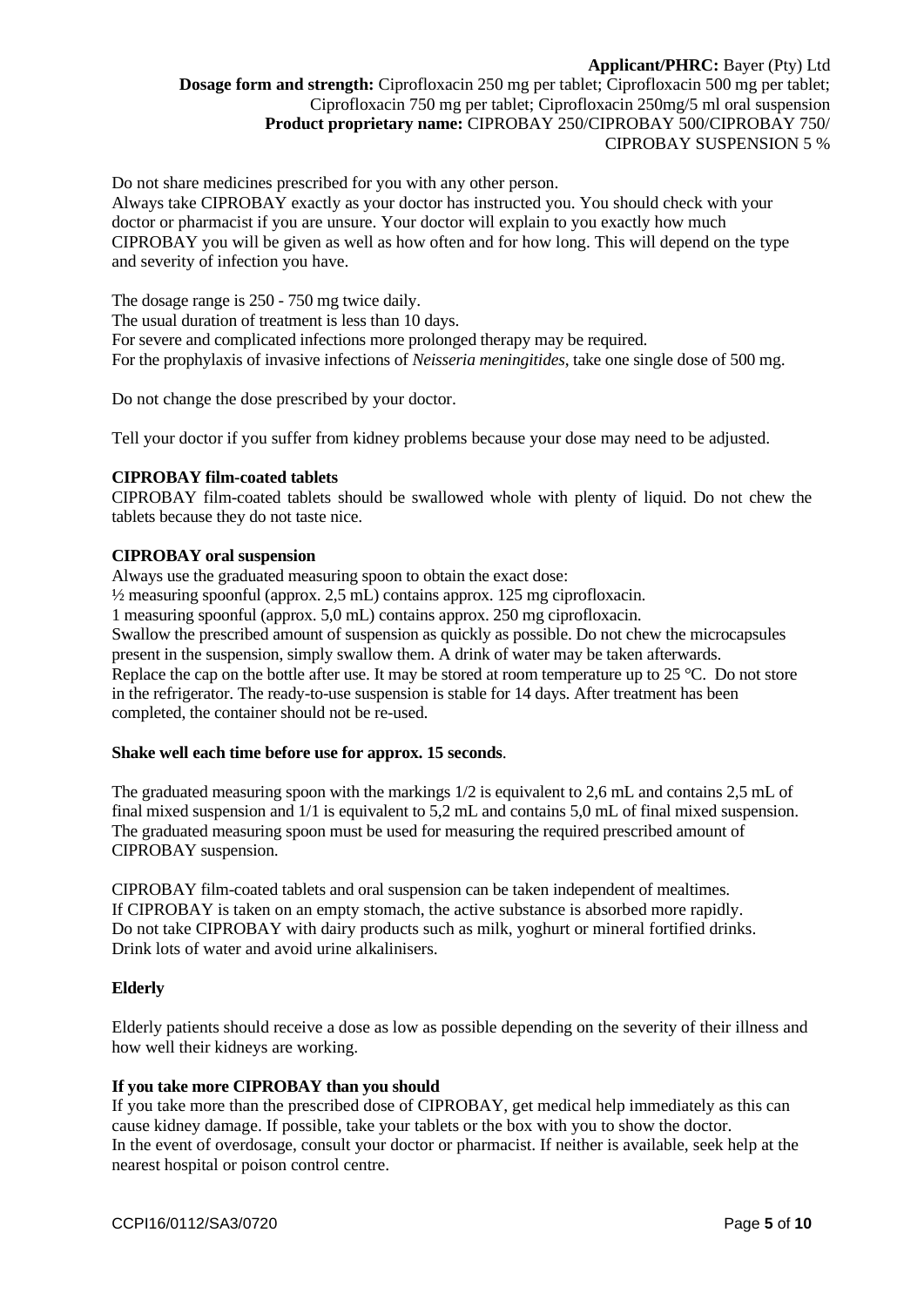### **If you forget to take CIPROBAY**

Take the normal dose as soon as possible and then continue as prescribed. However, if it is almost time for your next dose, do not take the missed dose and continue as usual. Do not take a double dose to make up for a forgotten dose. Be sure to complete your course of treatment.

### **If you stop taking CIPROBAY**

It is important that you finish the course of treatment even if you feel better before that. If you stop taking CIPROBAY too soon, your infection may not be completely cured, and the symptoms of the infection may return or get worse. You might also develop resistance to the antibiotic. You should always consult your doctor before deciding to interrupt the course of treatment or stop taking CIPROBAY altogether.

### **4. POSSIBLE SIDE EFFECTS**

CIPROBAY can have side effects.

Not all side effects reported for CIPROBAY are included in this leaflet. Should your general health worsen or if you experience any untoward effects while taking CIPROBAY, please consult your doctor, pharmacist or other health care professional for advice.

If any of these side effects continue, are severe or bother you, tell your doctor or pharmacist. Stop using CIPROBAY and call your doctor at once if you have a serious side effect such as:

- angioedema (rapid swelling of the skin and mucous membranes of the face, lips, tongue, or throat with difficulty to breathe)
- anaphylactic reaction/shock which is a severe sudden allergic reaction and is rapid in onset. Symptoms of anaphylactic reaction include dizziness (feeling dizzy, sick or faint or experiencing dizziness when standing up), tightness in the chest, loss of consciousness, difficulty in breathing, swelling of the face, lips, tongue, throat and airways (breathing tubes), blueness of the skin, low blood pressure, heart failure, and can result in death.
- sudden severe pain in your chest, abdomen (tummy), or back;
- severe dizziness, fainting, fast or pounding heartbeats;
- sudden pain, snapping or popping sound, bruising, swelling, tenderness, stiffness, or loss of movement in any of your muscles, ligaments, tendons, or joints;
- diarrhoea that is watery or bloody;
- confusion, hallucinations, depression, unusual thoughts or behaviour;
- seizure (convulsions);
- pale or yellowed skin, dark coloured urine, fever, weakness;
- urinating less than usual or not at all:
- easy bruising or bleeding;
- numbness, tingling, burning sensation, weakness or unusual pain anywhere in your body;
- the first sign of any skin rash, no matter how mild; or
- severe skin reaction fever, sore throat, swelling in your face or tongue, burning in your eyes, skin pain, followed by a red or purple skin rash that spreads (especially in the face or upper body) and causes blistering and peeling.

Frequent side effects include:

- Nausea, diarrhoea, vomiting, stomach and abdominal pains, indigestion/heartburn, flatulence (gas)
- Yeast/mould (mycotic) superinfections
- High concentration of eosinophils (type of white blood cells)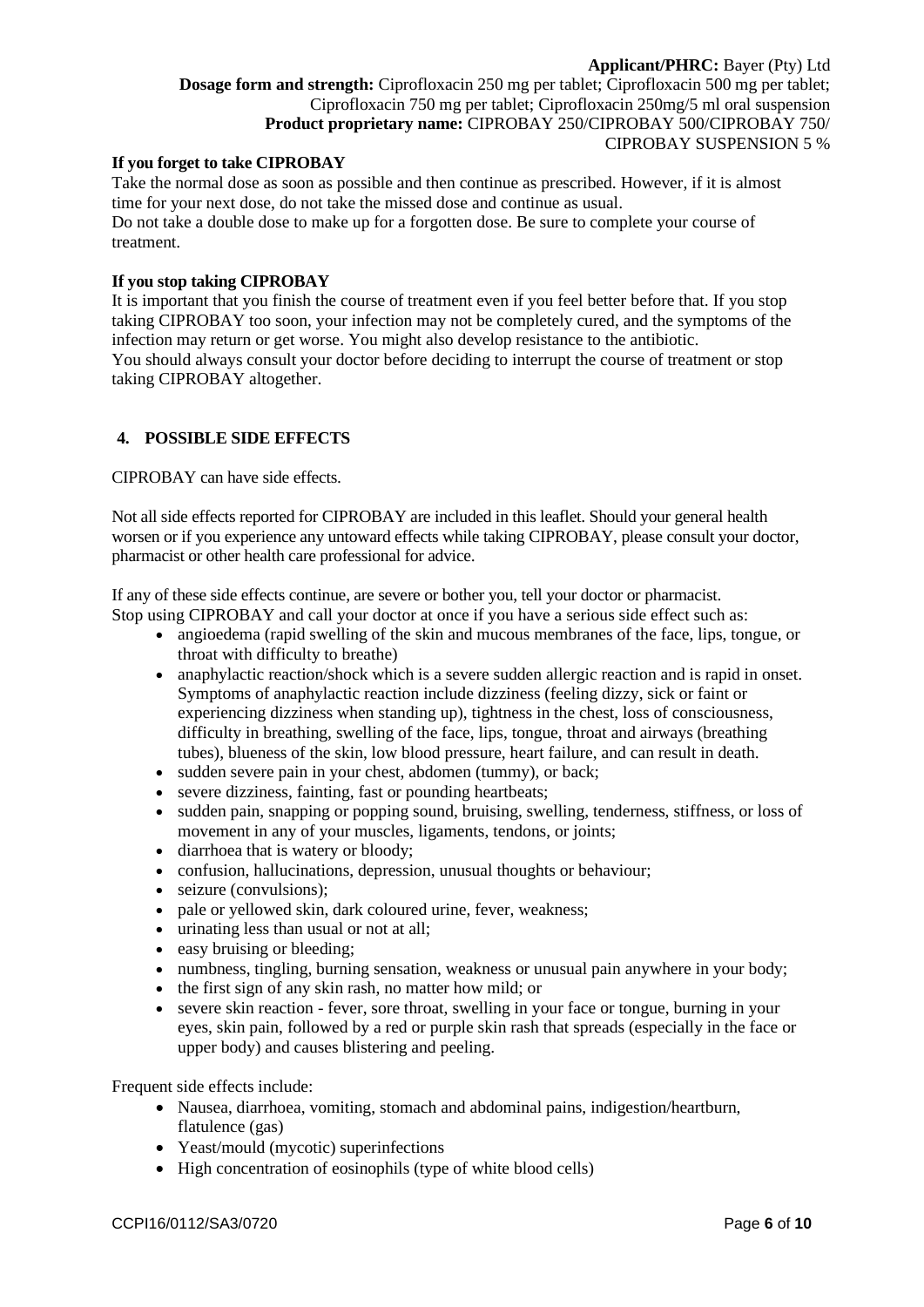**Dosage form and strength:** Ciprofloxacin 250 mg per tablet; Ciprofloxacin 500 mg per tablet; Ciprofloxacin 750 mg per tablet; Ciprofloxacin 250mg/5 ml oral suspension **Product proprietary name:** CIPROBAY 250/CIPROBAY 500/CIPROBAY 750/ CIPROBAY SUSPENSION 5 %

- Loss of appetite (anorexia)
- Hyperactivity/agitation
- Headache, dizziness, sleep problems (insomnia or nightmares), taste disorders
- Increase in transaminases or increased bilirubin (increased amounts of certain substances in the blood)
- Rash, itching (pruritus), or hives (urticaria)
- Joint pain
- Poor kidney function
- Unspecific pain, feeling unwell, or fever
- Increase in blood alkaline phosphatase (a certain substance in the blood)

Less frequent side effects include:

- Antibiotic-related colitis (inflammation of the bowel linked to antibiotic use)
- Leukopenia, anaemia, neutropenia, leucocytosis (changes in blood count), thrombocytopenia or thrombocytaemia (increased or decreased amounts of blood platelets), haemolytic anaemia (a special type of anaemia due to red blood cell destruction), agranulocytosis (a drop in a type of white blood cells), or pancytopenia (a dangerous drop in the number of red and white blood cells and platelets) which may be life-threatening; or bone marrow depression, which may also be life-threatening
- Allergic reaction, allergic oedema (Swelling) or angioedema (rapid swelling of the skin and mucous membranes), anaphylactic reaction (allergic reaction), anaphylactic shock (severe allergic reaction which may be life-threatening); serum sickness-like reaction (an allergic reaction)
- Blood glucose disorders, low blood glucose (hypoglycaemia), high blood glucose (hyperglycaemia) or other changes in blood glucose
- Confusion and disorientation, anxiety reactions, abnormal (strange) dreams, depression which may lead to self-harm, such as thoughts of suicide and attempted or completed suicide, or hallucinations, psychotic reactions (mental disturbances) that may lead to selfharm such as suicidal ideations/thoughts and attempted or completed suicide
- Paraesthesia ('pins and needles'), dysesthesia (disturbed sensation) or hypoesthesia (reduced sensation), tremors, seizures including status epilepticus (prolonged or repeated fits or seizures without any recovery between attacks), vertigo, migraine, disturbed coordination, smell disorders, hyperesthesia (increased sensitivity to stimuli), or intracranial hypertension including pseudotumour cerebri (pressure on the brain)
- Visual disturbances (eyesight problems), visual colour distortions
- Tinnitus (ringing in the ears), loss of hearing, impaired hearing
- Tachycardia (rapid heartbeat)
- Vasodilatation (expansion of blood vessels), hypotension (low blood pressure), or syncope (fainting), inflammation of the walls of the blood vessels (vasculitis)
- Dyspnoea (shortness of breath) including asthmatic condition
- Pancreatitis (inflammation of the pancreas)
- Hepatic impairment (liver disorders), jaundice, or non-infective hepatitis, liver necrosis very rarely progressing to life-threatening hepatic failure
- Photosensitivity reactions (sensitivity to light), or blistering (blistering of the skin), petechiae (small, pin-point bleeding under the skin), erythema multiforme, erythema nodosum (various skin eruptions, blisters, peeling or rashes); Stevens-Johnson syndrome or toxic epidermal necrolysis which may be life-threatening (severe allergic skin reactions)
- Myalgia (muscle pain), arthritis (inflammation of the joints), or increased muscle tone and cramping, muscular weakness, tendinitis, tendon rupture predominantly Achilles tendon (especially of the large tendon at the back of the ankle), or exacerbation of symptoms of myasthenia gravis (worsening of the symptoms of myasthenia gravis, a muscle weakness)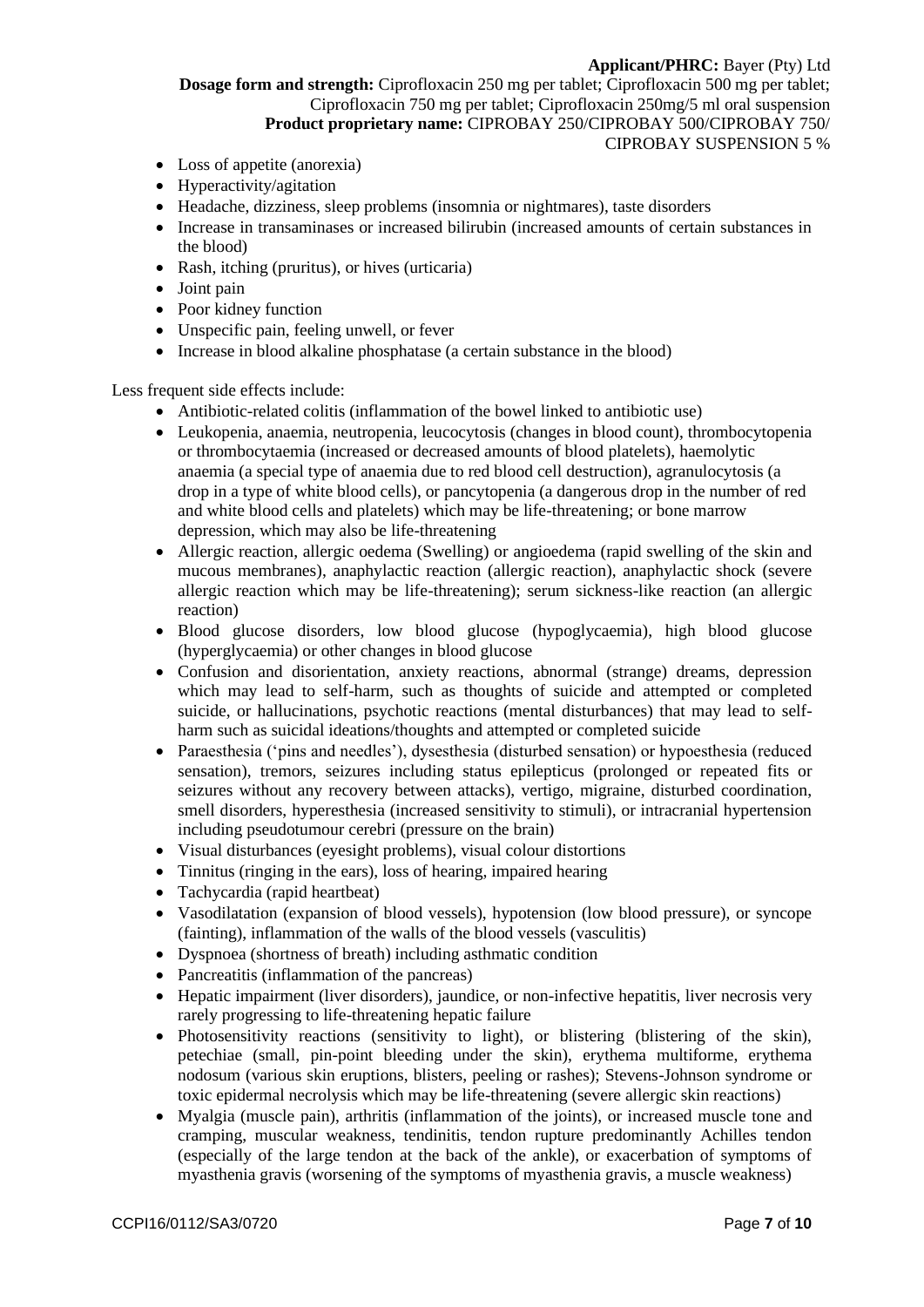- Renal failure (kidney failure), haematuria (blood in the urine), crystalluria (crystals in the urine) or tubulointerstitial nephritis (a type of urinary tract inflammation)
- Sweating (hyperhidrosis) (excessive sweating), gait disturbance (unsteady walk)
- Abnormal prothrombin (a clotting factor) level or increased amylase (increased levels of the enzyme amylase)

This is not a complete list of side effects and others may occur. Call your doctor for medical advice about side effects.

If you notice any side effects not mentioned in this leaflet, please inform your doctor or pharmacist

### **Reporting of side effects**

If you get side effects, talk to your doctor or pharmacist. You can also report side effects to SAHPRA via the "6.04 Adverse Drug Reaction Reporting Form", found online under SAHPRA's publications: [https://www.sahpra.org.za/Publications/Index/8.](https://www.sahpra.org.za/Publications/Index/8) By reporting side effects, you can help provide more information on the safety of CIPROBAY.

### **5. How to store CIPROBAY**

Keep out of reach and sight of children.

Do not use after the expiry date stated on the label. Return unused or expired medicines to your pharmacist for safe disposal.

#### **CIPROBAY film-coated tablets**

Store the medication at or below 25 °C. Do not refrigerate or freeze. Store all medicines out of the reach of children. Do not store in bathrooms. Do not remove from the original packaging until administered.

### **CIPROBAY oral suspension**

Granules Do not store above 25 °C. Solvent Do not store above 25 °C. Protect from freezing. Store the suspension in an upright position. When reconstituted as directed utilizing the individual components, the final mixed ready-to-use suspension is stable at room temperature (up to 25  $^{\circ}$ C) for 14 days. After this time the final mixed suspension should not be taken.

#### **6. Contents of the pack and other information**

#### **What CIPROBAY contains**

### **CIPROBAY film-coated tablets**

The active substance is ciprofloxacin as hydrochloride. CIPROBAY film-coated tablets come in three strengths, 250 mg, 500 mg, and 750 mg. 250 mg Each 250 mg film-coated tablet contains 250 mg ciprofloxacin (as hydrochloride). 500 mg Each 500 mg film-coated tablet contains 500 mg ciprofloxacin (as hydrochloride). 750 mg

Each 750 mg film-coated tablet contains 750 mg ciprofloxacin (as hydrochloride).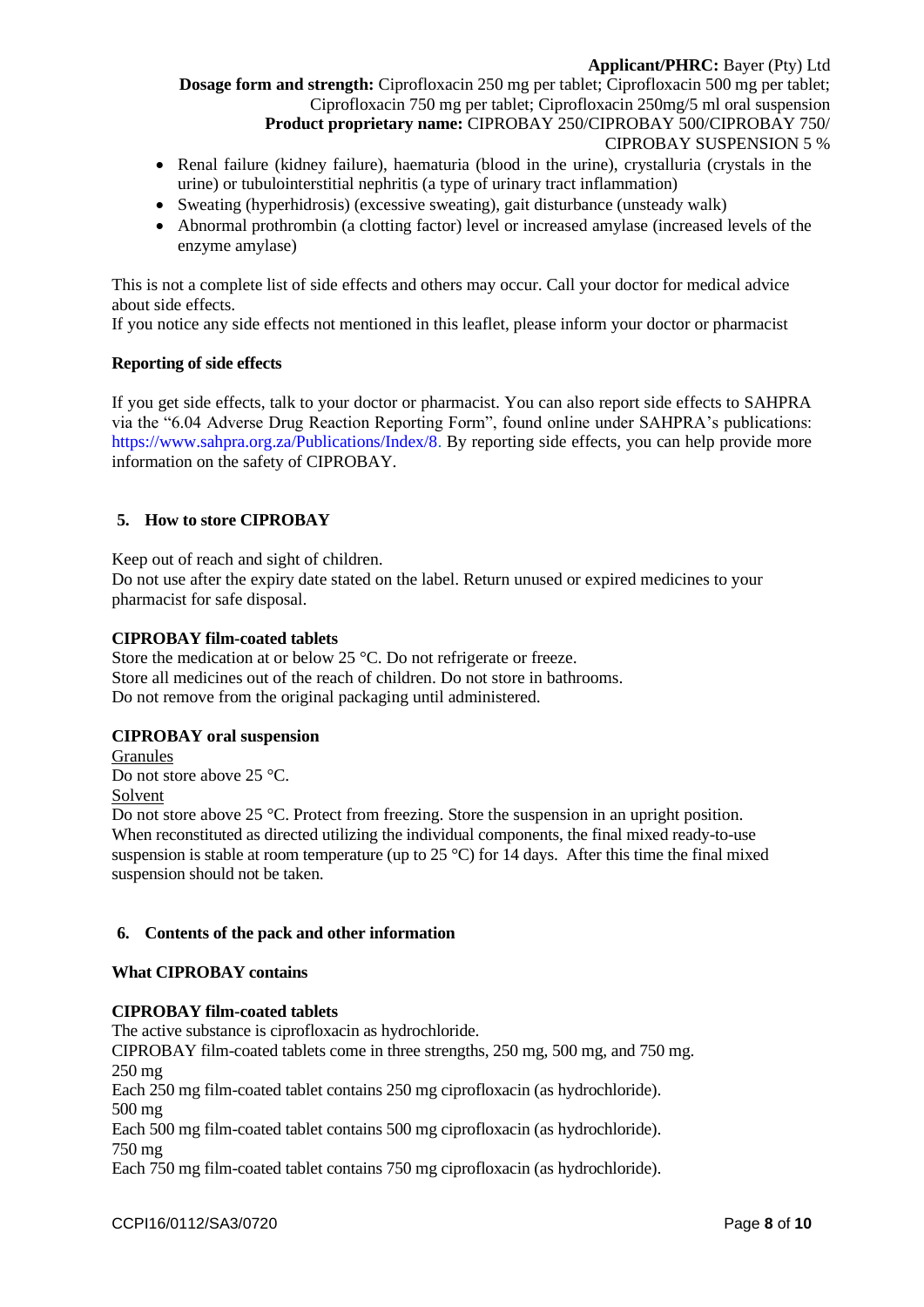The other ingredients are crospovidone, hypromellose, magnesium stearate, maize starch, microcrystalline cellulose, macrogol 4000, silica colloidal anhydrous, titanium dioxide (E171).

#### **CIPROBAY oral suspension**

The active substance is ciprofloxacin as ciprofloxacin hydrated.

CIPROBAY SUSPENSION 5 % when reconstituted as directed with the suspension diluent, contains 250 mg ciprofloxacin in each 5 mL.

The other ingredients are hypromellose 3cP, lecithin, magnesium stearate, medium chain triglycerides, polyacrylate dispersion, polysorbate 20, povidone, purified water, strawberry flavour, sucrose.

#### **What CIPROBAY looks like and content of the pack**

# **CIPROBAY film-coated tablets**

#### **250 mg**

Round, scored, convex, slightly yellowish, film-coated tablet with CIP 250 marked on the upper side and the Bayer cross on the lower side.

#### **500 mg**

Oblong, scored, convex, slightly yellowish, film-coated tablet with CIP 500 marked on the upper side and "BAYER" on the lower side.

#### **750 mg**

Oblong, scored, convex, slightly yellowish, film-coated tablet with CIP 750 marked on the upper side and "BAYER" on the lower side.

Blister packs of 10 film-coated tablets. 250 mg film-coated tablets also available in packs of 6.

#### **CIPROBAY oral suspension**

#### **Microcapsules**

White to slightly yellowish granules for reconstitution.

#### **Diluent**

White to slightly yellowish, suspension with strawberry odour.

#### **Reconstituted suspension**

When reconstituted as directed, the final mixed suspension is white to slightly yellowish with a strawberry odour, occasionally may contain yellow-orange droplets and globular particles.

Each trade package carton comprises:

1 brown glass bottle containing microcapsules for reconstitution.

1 white plastic bottle with suspension diluent to prepare the final mixed suspension. 1 graduated measuring spoon.

#### **Holder of Certificate of Registration**

Bayer (Pty) Ltd Reg. No.: 1968/011192/07 27 Wrench Road Isando 1609

#### **This leaflet was last revised in**

3 SEPTEMBER 2020